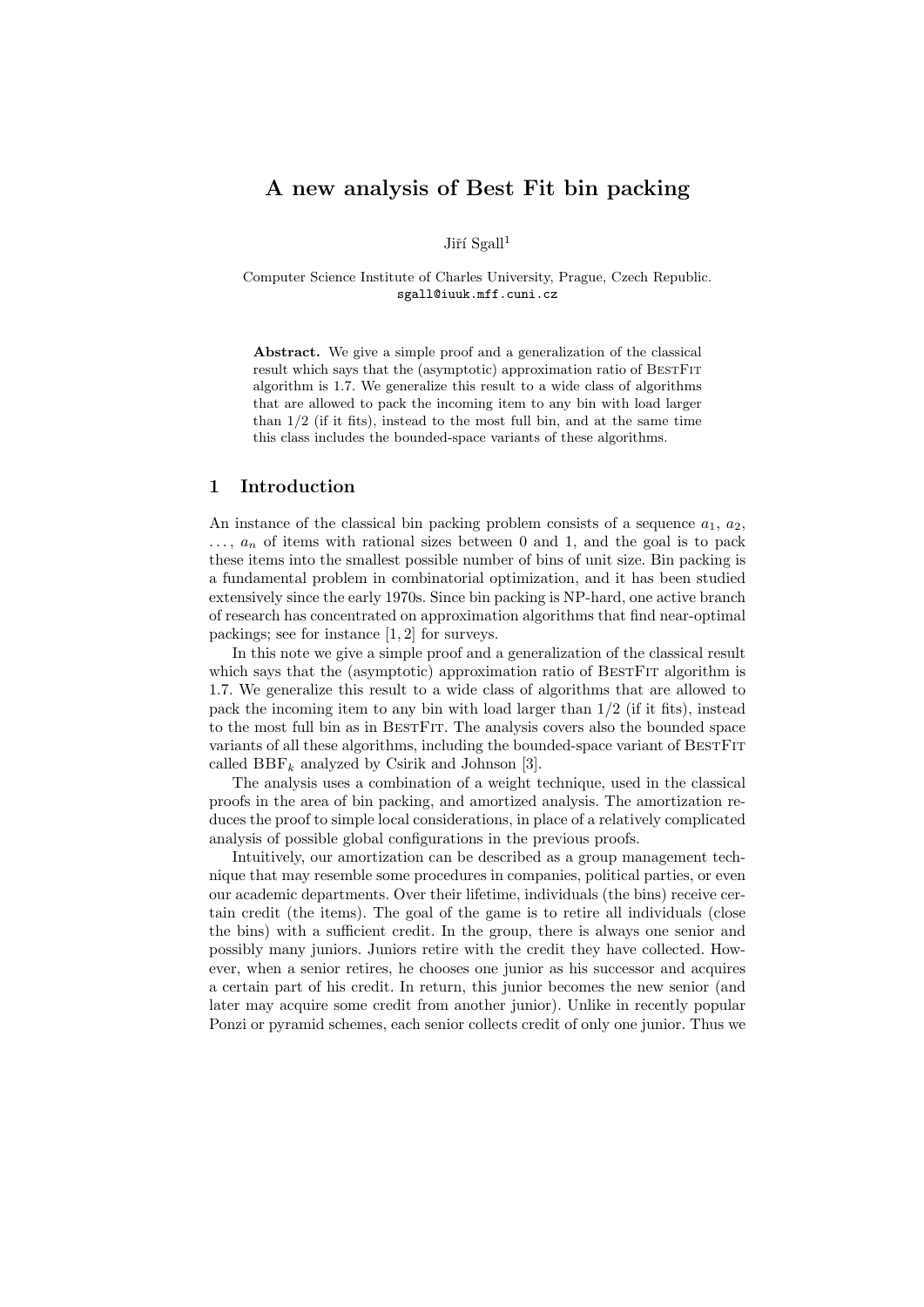end up with only one or two individuals with a low credit (instead of a crowd), and this is sufficient for the claimed result.

#### Related results

The asymptotic approximation ratio of 1.7 was given by Johnson et al. [5], together with examples showing that this bound is asymptotically tight. The additive constant was later tightened by Garey et al. [4] to  $[1.7 \cdot OPT(I)]$ . We further tighten the constant to  $1.7 \cdot OPT(I) + 0.7$ .

Csirik and Johnson [3] show that the 2-space-bounded variant Best Fit algorithm  $BBF<sub>2</sub>$  has the same asymptotic worst case ratio of 1.7. We follow the general outline of their proof and a general treatment of algorithms that include both BESTFIT and  $BBF_2$ .

For more results on bounded-space algorithms, we mention Lee and Lee [6] who design a k-bounded-space online bin packing algorithms whose asymptotic ratio comes arbitrarily close to the magic harmonic number  $h_{\infty} \approx 1.69103$ , as the space bound  $k$  tends to infinity. They also show that every bounded-space bin packing algorithm A has asymptotic approximation ratio at least  $h_{\infty}$ . A more space-efficient algorithm with the same performance was given by Woeginger [7].

## 2 The class of GOODFIT algorithms

We analyze a class of algorithms which we call GOODFIT algorithms. This extends the approach of Csirik and Johnson [3], who formulated a class of algorithms containing BESTFIT together with its k-bounded-space versions  $BBF_k$ .

Our main generalization concerns the packing rule. While the BestFit packing rule requires to pack the item into the fullest bin among those where it fits, we allow packing into any open bin if the item fits; the only restriction is that we prefer bins that are more than half-full. This forbids at most one bin, so the restriction is very mild. The exact formulation of the packing rule is this:



(ii) if there is no such bin, it is packed into a bin of size smaller than  $\frac{1}{2}$  if such a bin exists and the item fits;

(iii) else it is packed into a newly opened bin.

Note that the packing rule indeed implies that at each time, there is at most one bin of size at most  $\frac{1}{2}$ . Since at most one bin is forbidden for packing, our class of algorithms includes previously studied heuristics such as AlmostWorstFit (if there are more possible bins to pack an item, choose the second smallest one) and the class ALMOSTANYFIT (if there are more possible bins to pack an item, choose any bin except the smallest one).

Similarly to Csirik and Johnson [3], we accommodate also the analysis of bounded space algorithms. For this, following their approach, we separate closing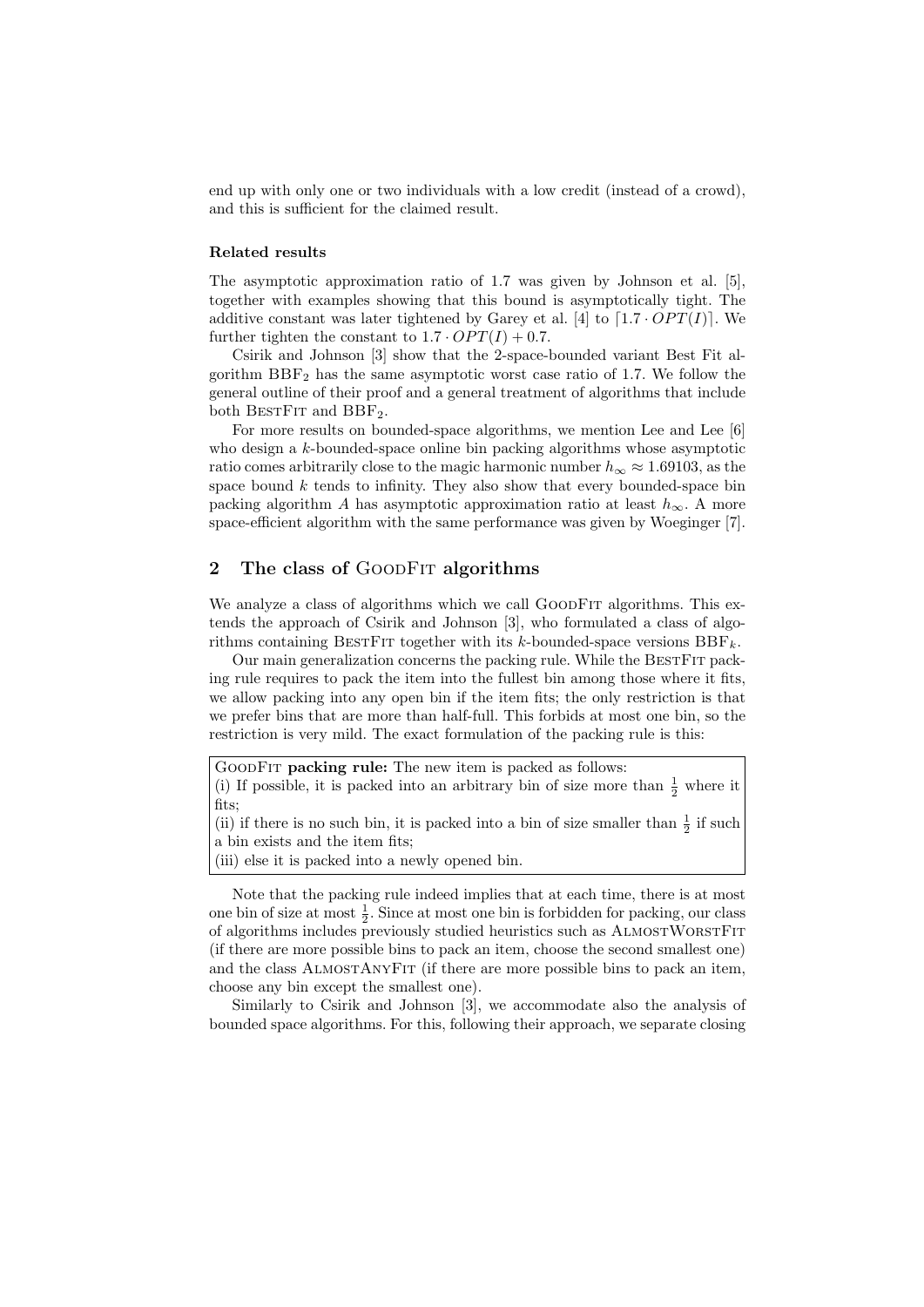of the bins from the packing steps. For the purpose of analysis, it is convenient to perform first the packing step possibly followed by a closing step (which is then not allowed to close the just open bin). Again, as in [3], our analysis works for algorithms that close bins at any time, with the only restriction that two bins remain open at all times after opening the first two bins. I.e., the closing step is only allowed when three or more bins are open. This includes k-bounded versions of the algorithms mentioned above for any  $k \geq 2$ . The introduction of the closing rule is also convenient for the analysis of standard algorithms like BestFit that never close a bin: We simply let them to close (almost all) bins at the end.

The BESTFIT closing rule requires to close the largest open bin, excluding the bin that was open by the last item (if there is such). Every algorithm can be modified to use this rule without any loss of performance. However, our analysis holds for any algorithm that closes bins according to following relaxed rule:

GoodFit closing rule: If there are at least three open bins, the algorithm can close one of the open bins, excluding the bin just opened by a newly arrived item (if there is such), and satisfying: (i) either its size is at least  $\frac{5}{6}$ ; (ii) or, if there is no bin satisfying (i), it is the largest bin of size more than  $\frac{2}{3}$ ;

(iii) or else, if there is no bin satisfying (i) or (ii), it has size more than  $\frac{1}{2}$ .

Since the packing rule guarantees there is at most one bin of size at most  $\frac{1}{2}$ , at most one bin is the newly opened one, and there are at least three open bins when closing a bin, a bin may be always chosen and the rule is well-defined. In particular, the closed bin has always size at least  $\frac{1}{2}$ .

An algorithm is a GOODFIT algorithm if it follows the GOODFIT packing and closing rules. We prove that any GoodFit algorithm has asymptotic approximation ratio at most 1.7. For the rest of the analysis we fix some GoodFit algorithm A.

### 3 Seniors, juniors and their credits

Items are denoted  $a_t$ , in the order of their arrivals;  $a_t$  also denotes the size of each item. The bins are denoted  $B_i$ , indexed in the order in which they have been opened. For any bin or other set of items  $B$ , let  $s(B)$  be the sum of the sizes of the items in B.

We define one of the open bins to be the senior bin, the other bins are junior. Usually the oldest bin (the one with the lowest index) is the senior one, sometimes the second oldest one. Initially, after packing the first item,  $B_1$  is the senior bin. When the senior bin is closed, the new senior bin is chosen according to the following rule: If the oldest open bin has a single item and its size is at most  $\frac{1}{2}$ , choose the second oldest open bin to be the senior one. Otherwise choose the oldest open bin as the senior one. Note that there are always two open bins remaining, so this is well-defined. Also, if the senior bin is not the oldest one,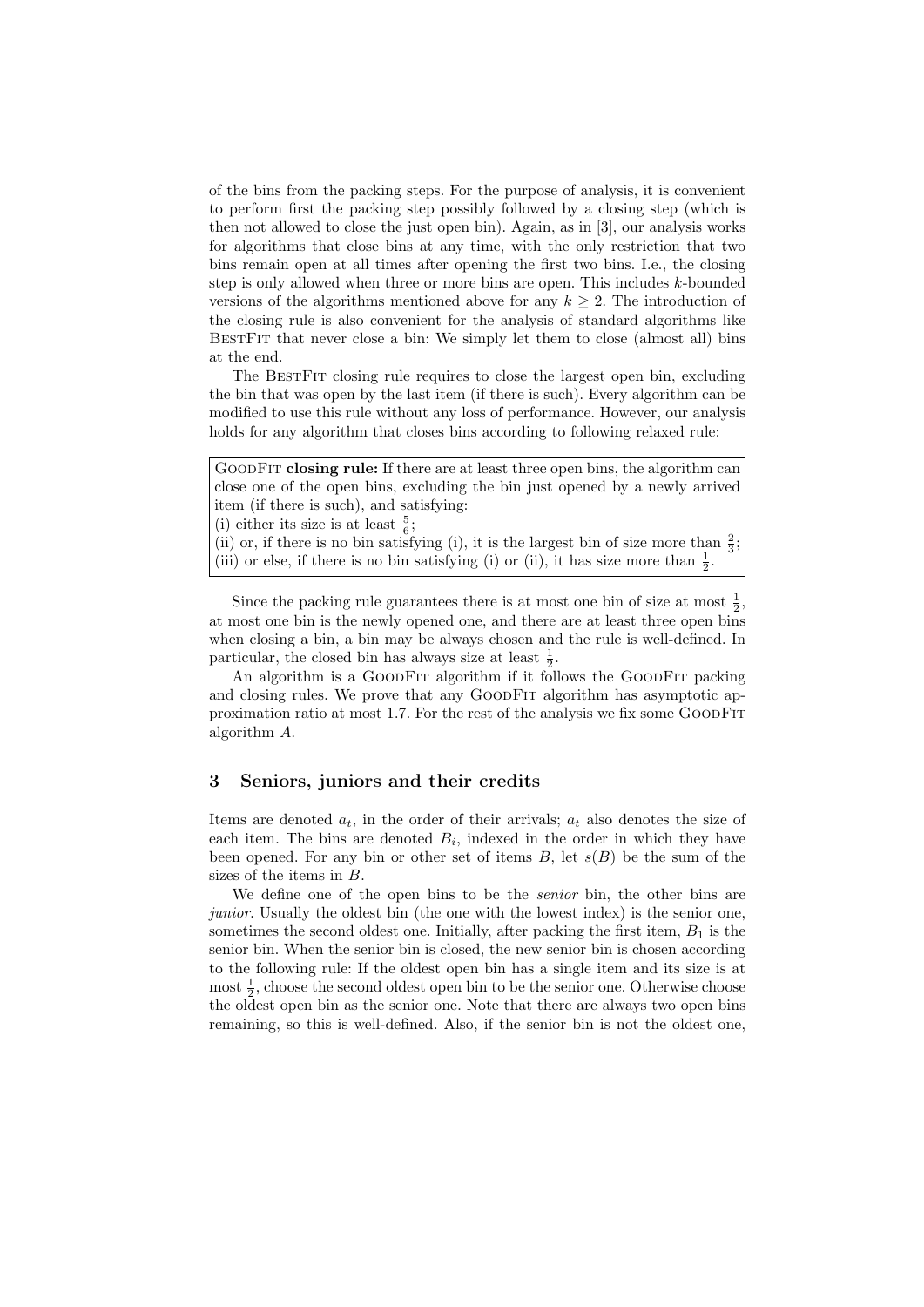then it has load more than  $\frac{1}{2}$ , as there is at most one bin with load at most  $\frac{1}{2}$ . The current senior bin is denoted  $B_s$ .

We first prove an important property of junior bins. Similarly to real life, the smaller the senior bin is, the more stringent are the requirements on the junior bins.

**Lemma 3.1.** Any junior bin  $B_i$  contains either

- (i) an item  $a > \frac{1}{2}$  (and possibly some other items); or
- (ii) two items  $a, a' > 1 s(B_s)$  (and possibly some other items); or
- (iii) an item  $a > 1 s(B_s)$  and no other items.

Proof. By induction. After packing the first item, the lemma is trivially true, as there is no junior bin. After closing a bin other than the senior bin, the lemma clearly continues to hold. Suppose that the senior bin has just been closed and the new senior bin is chosen to be  $B_s$ .

If  $B_i$  is older than  $B_s$ , it must be the case that  $B_i$  is the oldest bin and it contains a single item  $a$ , due to the rules for choosing the senior bin. But then the first item assigned to  $B_s$  is larger than  $1 - a$ , thus (iii) applies to  $B_i$ .

Otherwise  $B_s$  is older than  $B_i$ . Thus the first item a in  $B_i$  did not fit into  $B_s$ at the time when it was packed, consequently  $a > 1 - s(B_s)$  also now. If  $a > \frac{1}{2}$ , (i) applies. If  $a \leq \frac{1}{2}$  is the single item in  $B_i$ , (iii) applies. Otherwise the size of  $B_s$  was more than  $\frac{1}{2}$  already when a was packed. Consider the second item  $a'$ packed into  $B_i$ . As at that moment  $B_s$  had size more than  $\frac{1}{2}$  and  $B_i$  at most  $\frac{1}{2}$ , thus a' can be packed into  $B_i$  only if it does not fit into  $B_s$ . It follows that (ii) applies.

It remains to verify that the lemma holds after packing a new item. If it is packed into  $B_s$ , all the conditions continue to hold. If an item  $a$  is packed into  $B_i$ , then similarly to the previous paragraph the only non-trivial case is when it is the second item packed into a bin smaller than  $\frac{1}{2}$  and then (ii) applies afterwards.  $\square$ 

We note that Lemma 3.1 is the only part of the proof that uses the definition of the GoodFit packing rule.

Finally, we define the weight (credit) function. We define a quantity  $b(a)$ , a bonus of an item as follows:

$$
b(a) = \begin{cases} 0 & \text{if } a \leq \frac{1}{6} \\ \frac{3}{5} \left( a - \frac{1}{6} \right) \text{ if } a \in \left( \frac{1}{6}, \frac{1}{3} \right] \\ 0.1 & \text{if } a \in \left( \frac{1}{3}, \frac{1}{2} \right] \\ 0.4 & \text{if } a > \frac{1}{2} \end{cases}
$$

Note that  $b(a)$  has a jump at  $\frac{1}{2}$  and is continuous elsewhere. We define a weight (or a credit) of an item to be

$$
w(a) = \frac{6}{5}a + b(a).
$$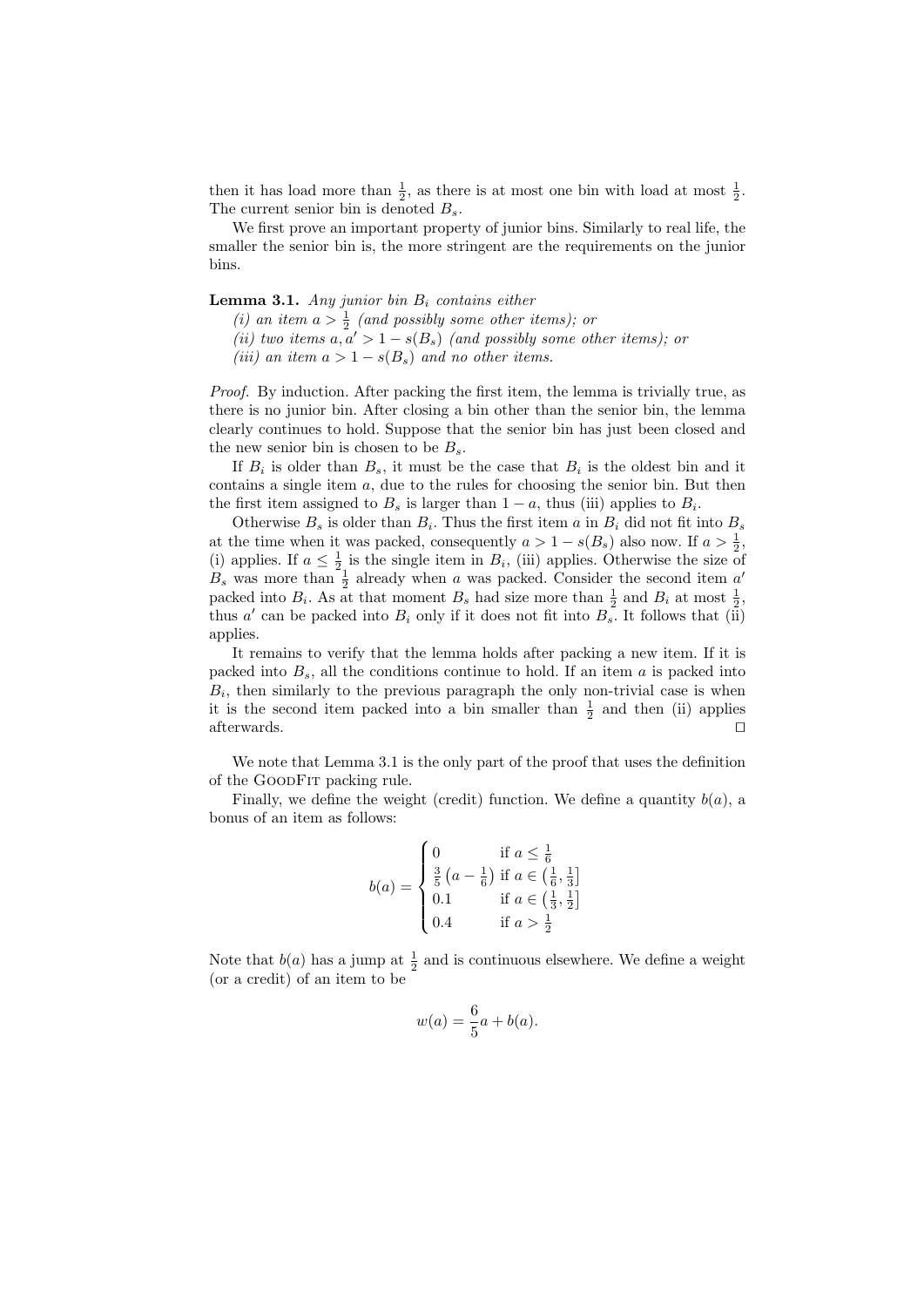For a set of items or a bin B, let  $w(B)$  and  $b(B)$  denote the sum of the weights and bonuses of all the items in B, respectively. The bonus of a junior bin  $b(B)$ represents exactly the part of credit that may be acquired by a senior bin upon its closing.

#### The amortized analysis

The easy part is to show that each bin in the optimal schedule has weight at most 1.7; this part is known already from the previous papers [3–5] and we provide a simplified proof for completeness in Lemma 3.3.

The main ingredient is to show that on average each bin closed by GOOD-Fit has weight at least 1, more precisely that the number of bins used by the algorithm is at most  $[w(I)]$ . The crucial part is Lemma 3.2 which shows that the amortized weight of each closed bin is at least 1, using the amortization described intuitively above.

Suppose that we are closing a bin  $B_i$ . If  $B_i = B_s$  is the senior bin, let  $B_j$  be the newly chosen senior bin; otherwise let  $B_j = B_i$ . I.e.,  $B_j$  is always the (currently) junior bin whose bonus we are using, and  $B_i$  is one of the two distinct bins  $B_s$ and  $B_j$ . The weight (credit) available upon closing  $B_i$  is exactly  $\frac{6}{5}s(B_i)+b(B_j)$ ; this is formalized by a potential later in proof of Theorem 3.4. The key lemma is thus this:

**Lemma 3.2.** Using the notation defined above, upon closing bin  $B_i$  we have  $\frac{6}{5}s(B_i)+b(B_j)\geq 1.$ 

Proof. We distinguish three cases.

**Case 1:**  $s(B_i) \ge \frac{5}{6}$ . Then  $\frac{6}{5}s(B_i) \ge 1$  and we are done.

**Case 2:**  $b(B_j) \ge 0.4$ . Since the closed bin always has size more than  $\frac{1}{2}$ , we have  $\frac{6}{5}s(B_i)+b(B_j) > 0.6+0.4 = 1.$ 

**Case 3:** Otherwise we prove that  $s(B_i) > \frac{2}{3}$  and at the same time  $B_j$  contains two items with a sufficient bonus. First we apply Lemma 3.1 to the junior bin  $B_j$  and claim that the case (ii) of Lemma 3.1 must hold. The bin  $B_j$  does not contain an item of size larger than  $\frac{1}{2}$ , as then  $b(B_j) \geq 0.4$  and this is covered by Case 2 above. Thus the case (i) of Lemma 3.1 cannot hold for  $B_j$ . The case (iii) of Lemma 3.1 cannot hold for  $B_j$ , since either  $B_j = B_i$  and then  $B_j$  as the closed bin has size more than  $\frac{1}{2}$ , or else  $B_j$  is the new senior bin and as such it does not have single item of size at most  $\frac{1}{2}$ . Thus the case (ii) of the lemma holds and  $B_i$  contains two items  $a, a' > 1 - \tilde{s}(B_s)$ .

Next we claim that  $s(B_i) > \frac{2}{3}$  and  $s(B_i) \ge s(B_s)$ . If  $s(B_s) \le \frac{2}{3}$  then  $a, a' > \frac{1}{3}$  and  $s(B_j) > \frac{2}{3}$ ; by the GOODFIT closing rule it has to be the case that  $B_j$  was closed rather than  $B_s$ , thus  $B_i = B_j$ , and  $s(B_j) > \frac{2}{3} \geq s(B_s)$ ; the claim follows. If  $s(B_s) > \frac{2}{3}$  then by the GOODFIT closing rule the largest bin is closed (using also the fact that there is no bin of size at least  $\frac{5}{6}$ , as Case 1 does not occur), thus  $B_i \geq B_s > \frac{2}{3}$  and the claim also follows.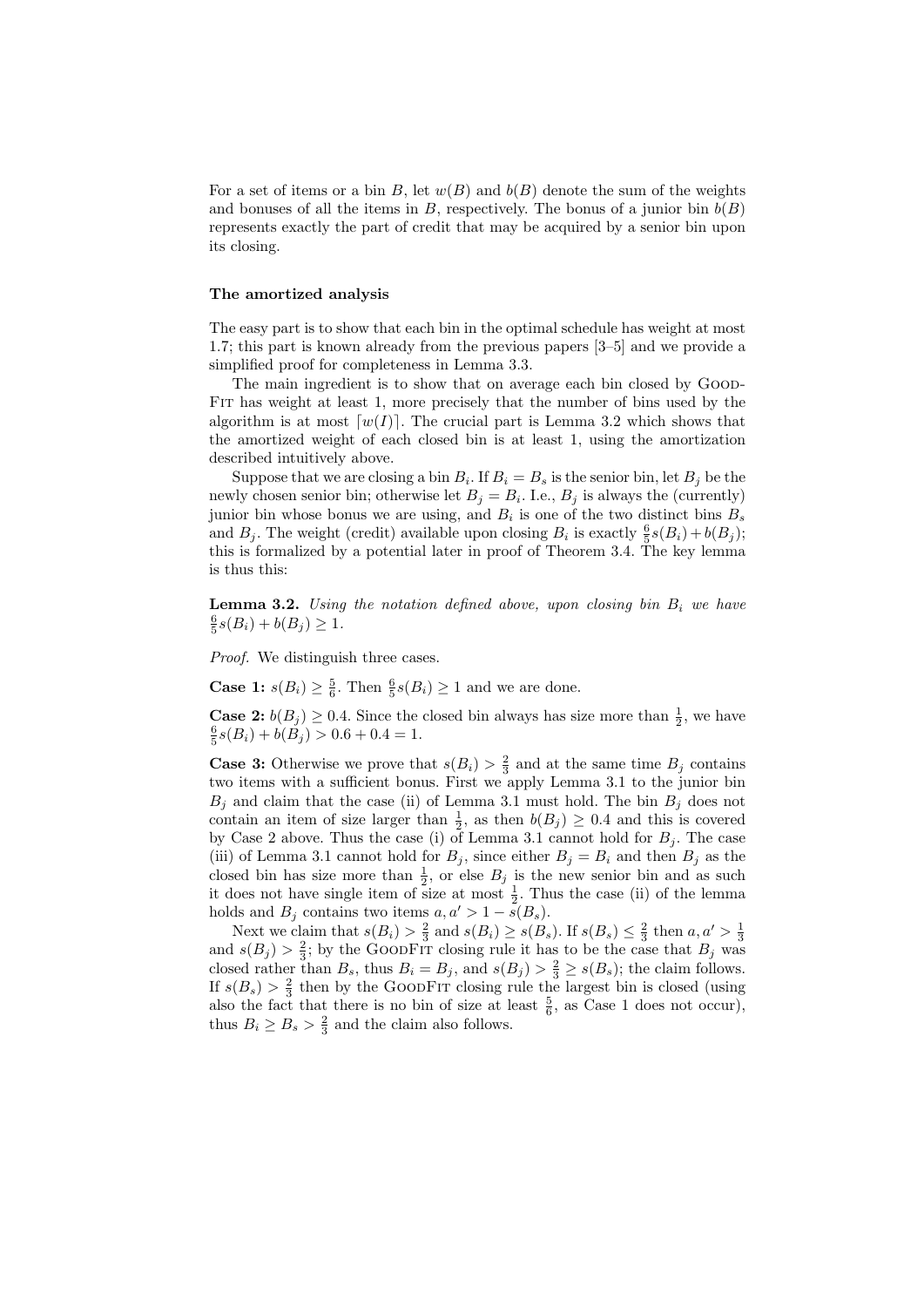Now let  $\alpha = \frac{5}{6} - s(B_i)$ ; using  $s(B_i) > \frac{2}{3}$  we have  $\alpha < \frac{1}{6}$ . Furthermore,  $a, a' > 1 - s(B_s) \geq 1 - s(B_i) = \frac{1}{6} + \alpha$ . Thus  $b(a), b(a') > \frac{3}{5}\alpha$  and  $\frac{6}{5}s(B_i) + b(B_j) >$  $(1 - \frac{6}{5}\alpha) + 2 \cdot \frac{3}{5}\alpha = 1.$ 

**Lemma 3.3.** For any bin B, i.e., any set B with  $s(B) \leq 1$ , we have  $w(B) \leq 1.7$ .

*Proof.* It is sufficient to prove that  $b(B) \leq 0.5$ , as  $\frac{6}{5}s(B) \leq 1.2$ . Any item with non-zero bonus has size larger than  $\frac{1}{6}$ , thus each bin contains at most 5 of them. If all items have bonus at most 0.1, we are done. Otherwise there is an item of size larger than  $\frac{1}{2}$  and there can be at most two other items with non-zero bonus. If their sizes are  $\frac{1}{6} + \alpha$  and  $\frac{1}{6} + \beta$  then  $\alpha + \beta < \frac{1}{6}$ , their bonus is at most  $\frac{3}{5}(\alpha + \beta) < 0.1$  and  $b(B) < 0.5$ , including the bonus 0.4 of the large item.

Lemma 3.3 is the only place that uses the definition of the GOODFIT closing rule.

**Theorem 3.4.** Let A be any GOODFIT algorithm. For any instance I, we have  $A(I) \leq |1.7 \cdot OPT(I) + 0.7| \leq [1.7 \cdot OPT(I)],$  where  $A(I)$  denotes the number of bins used by A and  $OPT(I)$  denotes the optimal (minimal) number of bins.

*Proof.* We define a potential  $\Phi = \sum_B w(B) - b(B_s)$ , where the sum is over all currently open bins. Initially  $\Phi = 0$ . When a new item a is packed, the potential increases by at most  $w(a)$ , thus during the whole instance the total increase is at most  $w(I)$ . Lemma 3.2 shows that upon closing a bin,  $\Phi$  decreases by at least 1. If the algorithm never opens the second bin, the result is trivial. Otherwise, at the end, we close all but two bins using the GoodFit closing rule, if the algorithm has not done so. At this point, the potential of the algorithm is more than 1.2, as the sum of the sizes of the two open bins is larger than 1. So the number of bins used by the algorithm is bounded by  $A(I) < 2 + (w(I) - 1.2) =$  $w(I) + 0.8$ . Lemma 3.3 implies that  $w(I) \leq 1.7 \cdot OPT(I)$ ; since  $A(I)$  and  $OPT(I)$ are integers, this implies  $A(I) \leq 1.7 \cdot OPT(I) + 0.7$  and the theorem follows.  $\Box$ 

### Acknowledgements

Partially supported by Inst. for Theor. Comp. Sci., Prague (project P202/12/G061 of GA  $\rm \check{C}R$ ) and project IAA100190902 of GA AV  $\rm \check{C}R$ . I'm grateful to anonymous referees for useful comments.

#### References

- 1. E.G. COFFMAN, JR., J. CSIRIK, G.J. WOEGINGER (2002). Approximate solutions to bin packing problems. In Handbook of Applied Optimization, P.M. Pardalos and M.G.C. Resende (eds.), Oxford University Press, New York, 607–615.
- 2. E.G. Coffman, Jr., M.R. Garey and D.S. Johnson (1996). Approximation algorithms for bin packing: A survey. In Approximation Algorithms for NP-Hard Problems, D. Hochbaum (ed.), PWS Publishing, Boston. Chapter 2, 46-93